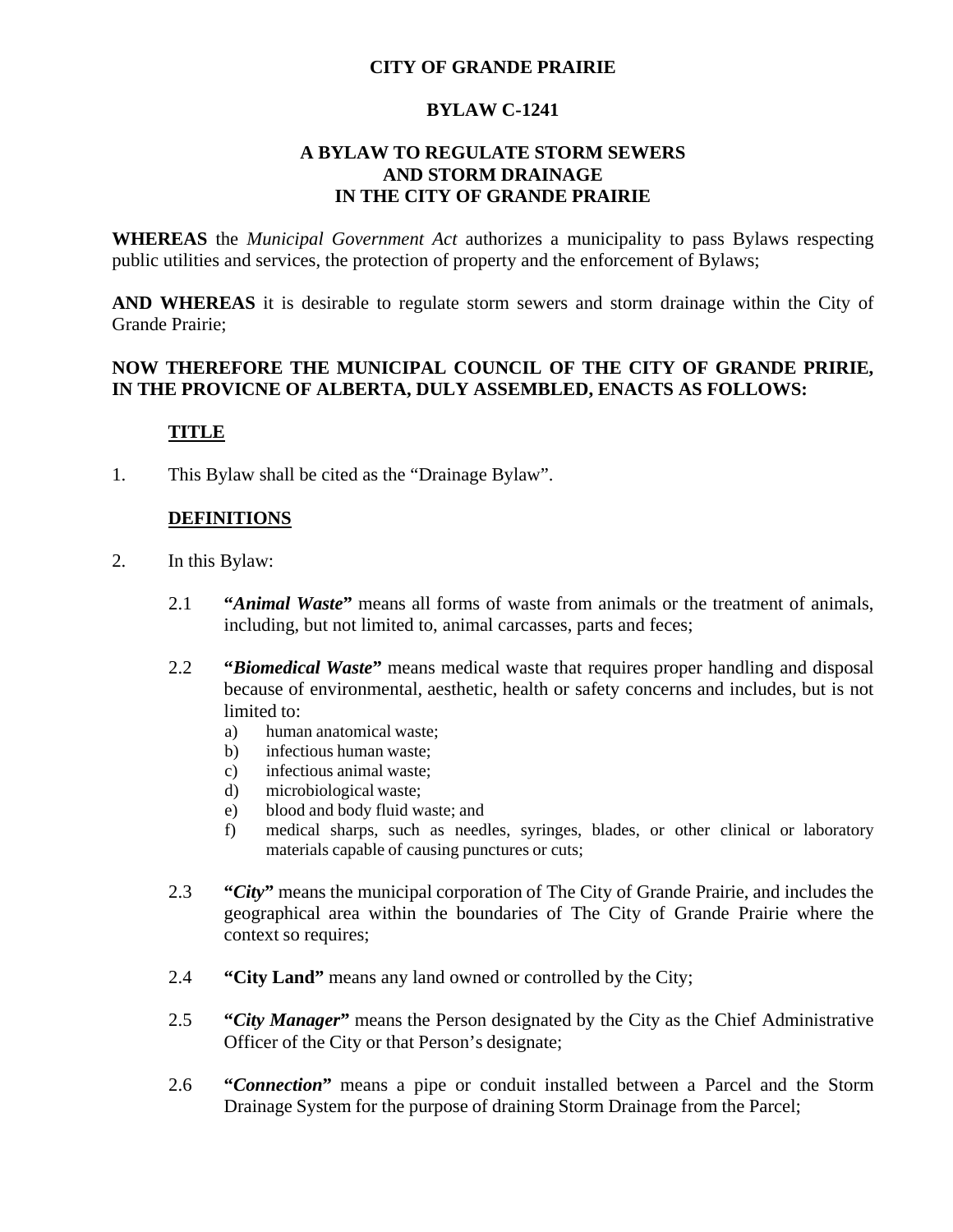- 2.7 *"Decorative Pond***"** means an artificial body of water for ornamental purposes but does not include fish ponds;
- 2.8 *"Designated Officer"* means a person appointed by the City as such pursuant to the *Municipal Government Act*;
- 2.9 **"***Director***"** means the City's Public Works Director or a person or persons designated to carry out and exercise all or some of the functions of the Public Works Director pursuant to this Bylaw;
- 2.10 **"***Foundation Drainage***"** means Water collected beneath the surface of the ground by a foundation drain or weeping tile;
- 2.11 **"***General Medical Waste***"** means non-hazardous medical waste and includes, but is not limited to, soiled dressings, sponges, surgery drapes, lavage tubes, casts, catheters, disposable pads, disposable gloves, specimen containers, lab coats and aprons, tubings, filters, towels and disposable sheets, but excludes Biomedical Waste;
- 2.12 **"***Hazardous Waste***"** means waste that is generated from any Premises and has one or more hazardous properties as described in the *Environmental Protection and Enhancement Act (Alberta)* as amended or regulations thereunder;
- 2.13 **"***Industrial Waste***"** means waste generated by commercial or industrial activities that present health, safety or environmental concerns, and includes, but is not limited to, lime, sulphur, asbestos, contaminated soils, empty chemical containers and drums, carbon, acids, caustics, sludge, and industrial sump Water, but excludes Hazardous Waste and Biomedical Waste;
- 2.14 **"***Interceptor***"** means a receptacle approved by the Director, and designed to prevent oil, grit and other matter from passing from the source into the Storm Drainage System;
- 2.15 **"***Municipal Government Act***"** means the *Municipal Government Act (Alberta)*, as amended;
- 2.16 **"***Negative Drainage***"** means, on a Parcel with a single detached, semi-detached or duplex dwelling, the continuous downward slope on all sides of the Parcel from the property line to the elevation of finished ground surface at any point immediately adjacent to the building on the Parcel;
- 2.17 **"***Negative Impact***"** means impairment of or damage to, or the ability to cause impairment of or damage to:
	- a) the Storm Drainage System;
	- b) human health or safety;
	- c) property; or
	- d) the environment;
- 2.18 **"***Officer***"** means any Bylaw Enforcement Officer of the City;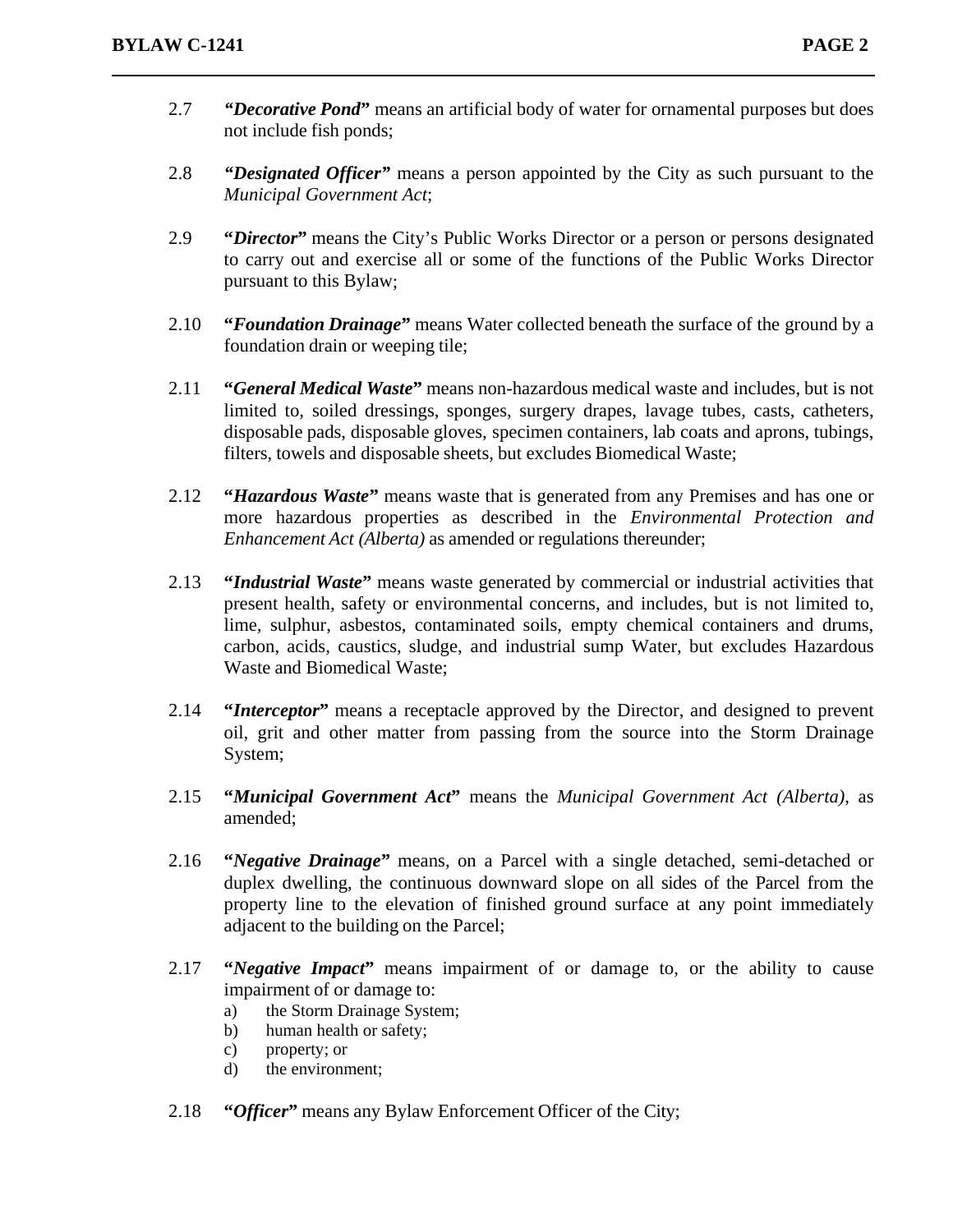- 2.19 **"***Parcel***"** means the aggregate of one or more areas of land described in a certificate of title and includes all buildings and other improvements thereon;
- 2.20 **"***Person***"** means any individual, or any business entity including, but not limited to, a firm, partnership, association, corporation, society or legal entity;
- 2.21 **"***Prohibited Material***"** means any substance that may, directly or indirectly, obstruct the flow of Water within the Storm Drainage System or may have a Negative Impact, and includes, but is not limited to:
	- a) soil, sediment, waste or other solid matter;
	- b) fecal matter, animal waste, dead animals or animal parts;
	- c) cooking oils and greases;
	- d) gasoline, motor oil, transmission fluid, and antifreeze;
	- e) solvents;
	- f) paint;
	- g) cement or concrete wastes;
	- h) sawdust, wood, fibreboard or construction material;
	- i) yard waste;
	- j) pesticides, herbicides or fertilizers;
	- k) biomedical waste or general medical waste;
	- l) hazardous waste;
	- m) industrial waste;
	- n) soaps or detergents;
	- o) water from hot tubs; and
	- p) any substance or combination of substances that emits an odour;
	- q) fish and other aquatic fauna and flora not authorized by the Director;
- 2.22 **"***Provincial Offences Procedure Act***"** means the *Provincial Offences Procedure Act (Alberta)*, as amended;
- 2.23 *"Release***"** has the meaning given to that term by the *Environmental Protection and Enhancement Act*;
- 2.24 **"***Remedial Order***"** means a remedial order issued pursuant to Section 545 of the *Municipal Government Act*;
- 2.25 **"***Reserve***"** means a Parcel designated as municipal reserve, school reserve, municipal and school reserve, environmental reserve or public utility lot, or a Parcel administered by the City as if it had such reserve designation;
- 2.26 **"***Sideyard***"** means that portion of a Parcel extending from the front yard to the rear yard and between the side property line of the Parcel and the closest side of the principal building;
- 2.27 **"***Storm Drainage***"** means runoff that is the result of rainfall and other natural precipitation or from the melting of snow or ice;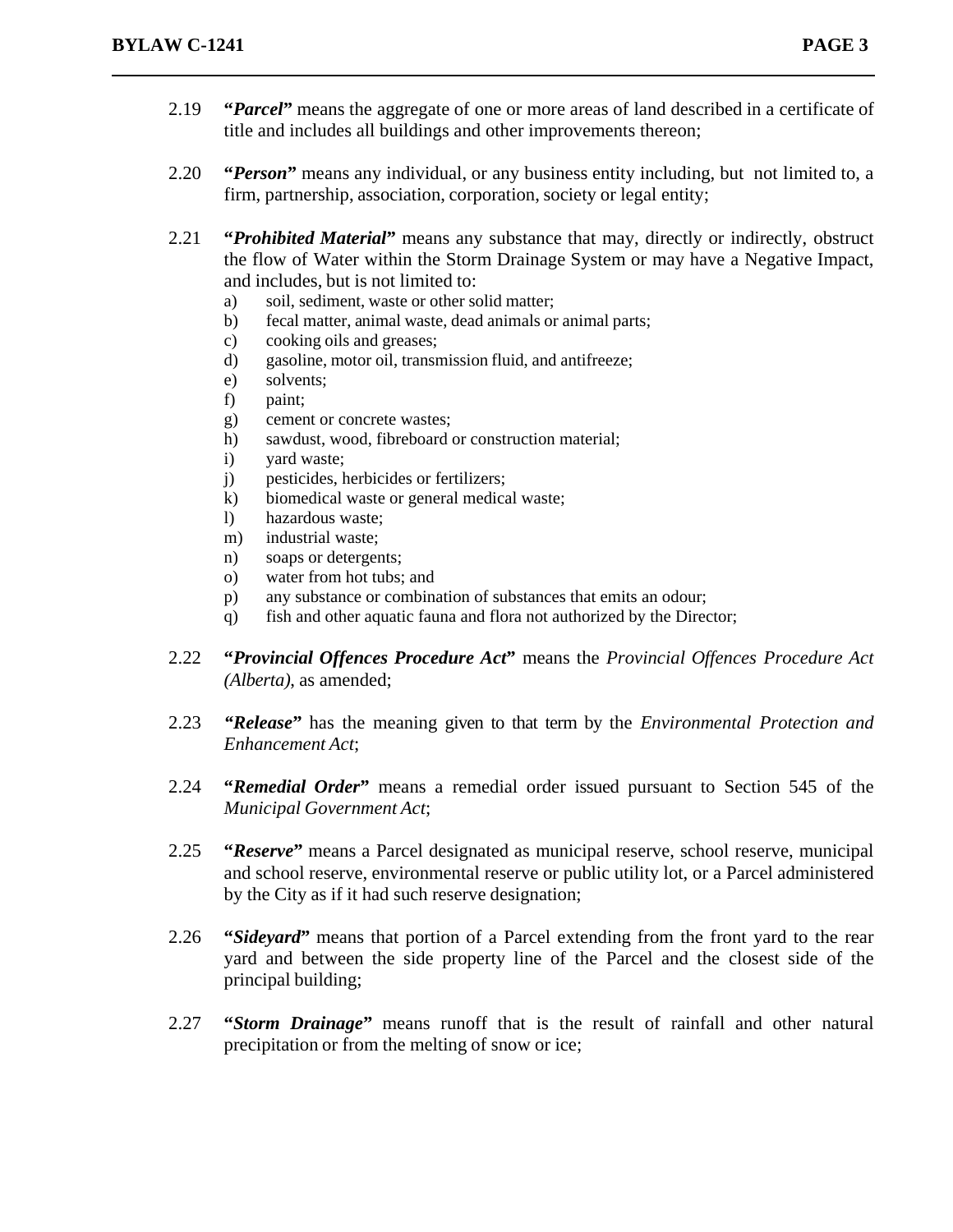- 2.28 **"***Storm Drainage System***"** means the City's system for collecting, storing and disposing of Storm Drainage, and includes:
	- a) the catch basins, sewers and pumping stations that make up the storm drainage collection system;
	- b) the storm drainage facilities, structures or things used for storage, management and treatment to buffer the effects of the peak runoff or improve the quality of the storm water;
	- c) the sewers and pumping stations that transport storm drainage to the location where it is treated or disposed of;
	- d) the storm drainage outfall structures; and
	- e) the Surface Drainage Facilities; but
	- f) does not include plumbing or service connections in buildings;
- 2.29 **"***Street***"** means any thoroughfare, highway, road, trail, avenue, parkway, driveway, viaduct, lane, alley, square, bridge, causeway, trestleway, or other place, whether publicly or privately owned, any part of which the public is ordinarily entitled or permitted to use for the passage or parking of vehicles, and includes:
	- a) a sidewalk (including the boulevard portion of the sidewalk);
	- b) if a ditch lies adjacent to and parallel with the roadway, the ditch; and
	- c) if a street is contained between fences or between a fence and one side of the roadway, all the land between the fences, or all the land between the fence and the edge of the roadway, as the case may be; but
	- d) does not include a place declared by the Lieutenant Governor in Council not to be a street;
- 2.30 **"***Substance***"** has the meaning given to that term by the *Environmental Protection and Enhancement Act*;
- 2.31 **"***Surface Drainage Facility***"** means any facility or facilities associated with drainage or control of Storm Drainage that is ultimately directed to a Street or other City Land or Storm Drainage System, and includes, but is not limited to:
	- a) a grass swale;
	- b) a concrete or asphalt walkway, gutter or swale;
	- c) a drainage control fence or structure; or
	- d) the sloping and contouring of land to facilitate or control Storm Drainage;
- 2.32 **"***Water***"** means all water in any form on or under the surface of the ground;
- 2.33 **"***Yard Waste***"** means waste from gardening or horticultural activities and includes, but is not limited to, grass, leaves, plants, tree and hedge clippings, and sod.
- 3. Each provision of this Bylaw is independent of all other provisions and if any provision is declared invalid for any reason by a Court of competent jurisdiction, all other provisions of this Bylaw remain valid and enforceable.
- 4. Any headings, sub-headings, or tables of contents in this Bylaw are included for guidance purposes and convenience only, and shall not form part of this Bylaw.
- 5. Schedule "A" attached to this Bylaw shall form a part of this Bylaw.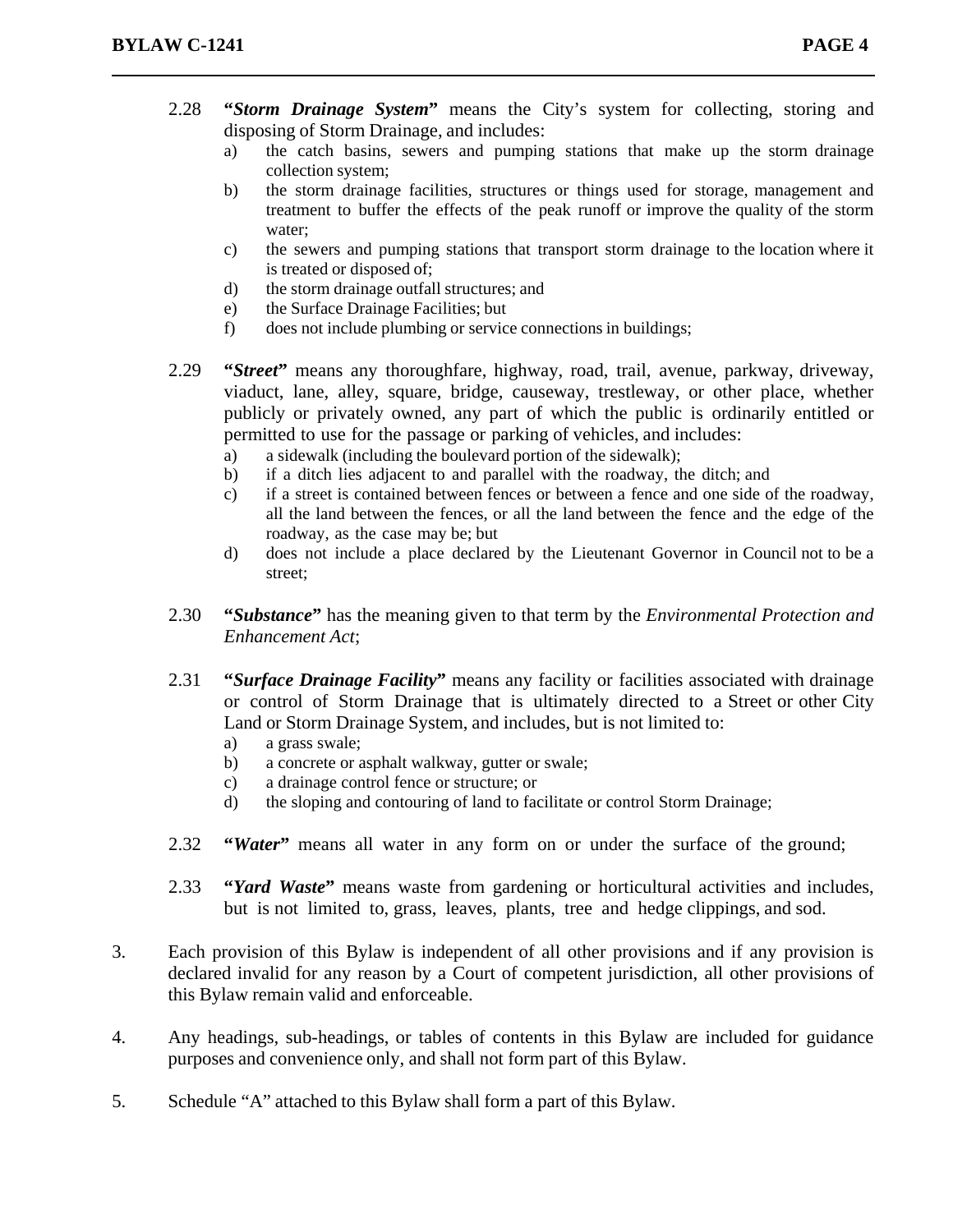### **COMPLIANCE WITH OTHER LAWS**

6. Nothing in this Bylaw relieves a Person from complying with any provision of any federal or provincial law or regulation, other Bylaw or any requirement of any lawful permit, order or licence.

## **RELEASES TO THE STORM DRAINAGE SYSTEM**

#### 7. **Prohibited**

- 7.1 No Person shall Release, or allow to be Released, any Prohibited Material into the Storm Drainage System, except as permitted in Subsection 7.3.
- 7.2 No Person shall Release, or allow to be Released, any Water into the Storm Drainage System that has been impounded either passively or actively, except as permitted in Subsection 7.3.

#### **Permitted**

- 7.3 The following may be Released into the Storm Drainage System:
	- a) foundation drainage;
		- b) water from a portable swimming pool, decorative pond or fountain, having a capacity of three (3) cubic meters (3000 litres) or less;
	- c) water from irrigating or otherwise watering a lawn, garden and trees or other landscaping; or
	- d) water from washing of single-family or semi-detached homes with potable water;
	- e) water resulting from extinguishing fires;
	- f) water in accordance with a permit or written approval from the Director; and
	- g) water in accordance with an approval pursuant to Section 12.

#### **RELEASE OF PROHIBITED MATERIALS**

- 8.1 Any Person who Releases, or causes or allows to be Released, any Prohibited Material into the Storm Drainage System in contravention of this Bylaw must take all reasonable measures to immediately notify:
	- a) the 9-1-1 emergency telephone number if there is any damage or immediate danger to:
		- i) human health or safety;
		- ii) property;
		- iii) the environment; or
		- iv) the Storm Drainage System;
	- b) the owner of the Parcel where the Release occurred; and
	- c) any other Person that may be affected by the Release.
- 8.2 Any Person reporting a Release described in Subsection 8.1 must provide the following information:
	- a) the name and contact information of the Person reporting the Release;
	- b) the time and location of the Release;
	- c) the type of material Released and any known associated hazards;
	- d) the volume of material Released; and
	- e) any corrective action taken, or proposed to be taken, to control the Release.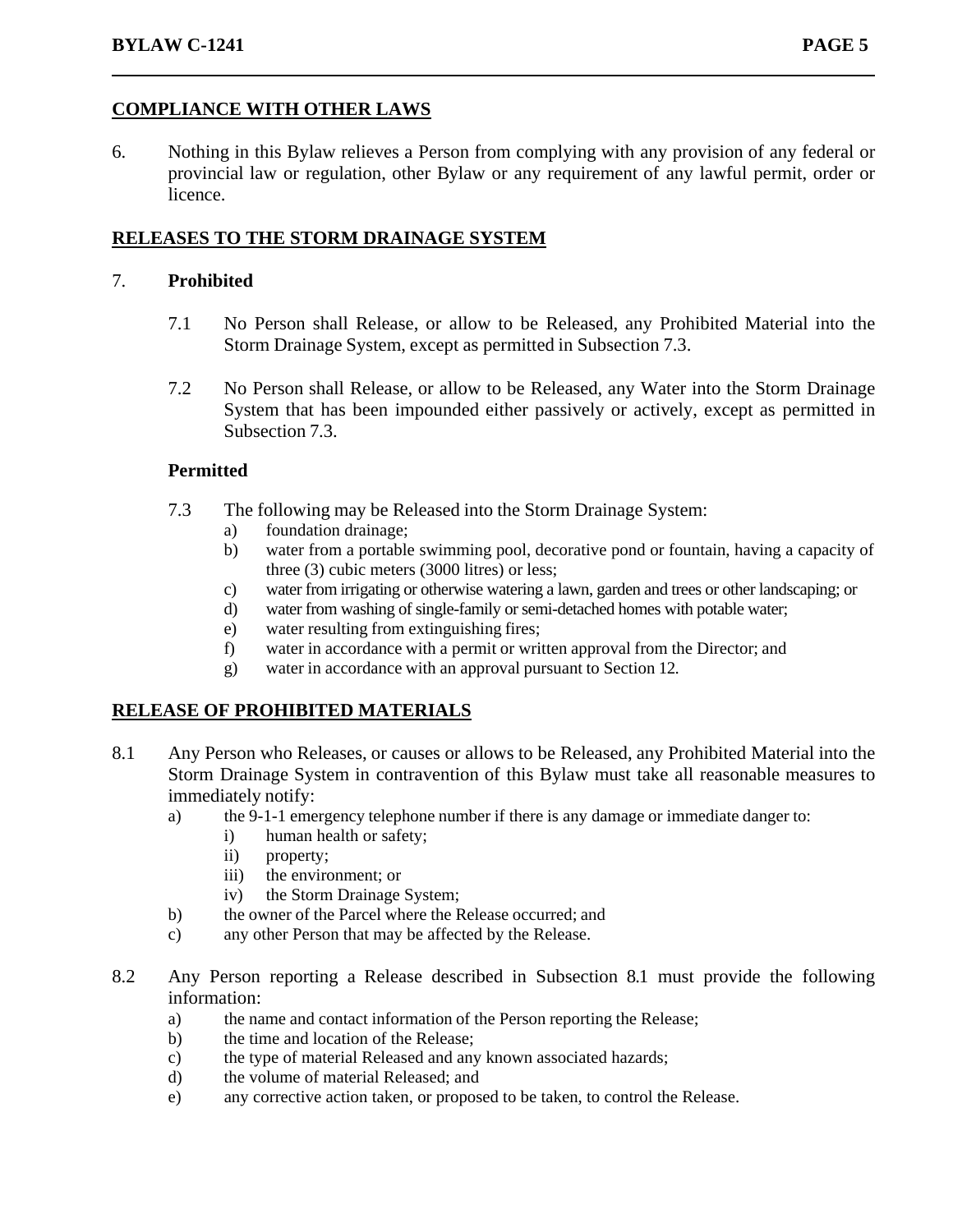- 8.3 The Director, may require the owner or Person responsible for a Release described in Subsection 8.1 to:
	- a) compensate the City for any costs incurred by the City to mitigate the effects of the Release; and
	- b) submit to the Director, a plan setting out how the risk of future similar Releases will be prevented or eliminated.
- 8.4 Any Person who Releases, or causes or allows to be Released, any Prohibited Material into the Storm Drainage System in contravention of this Bylaw must immediately take all reasonable measures to:
	- a) mitigate the Release, including but not limited to taking measures to prevent the obstruction of the Storm Drainage System or measures to prevent a Negative Impact; and
	- b) cover and clearly mark all hoses used to direct Water to the Storm Drainage System to protect the public from injury.

#### **DIRECTING STORM DRAINAGE**

- 9.1 Except where a Parcel has Negative Drainage, no Person shall allow downspouts, eavestroughing, piping, surface drains or other means of directing Storm Drainage on a Parcel to terminate within 2 metres of:
	- a) a Surface Drainage Facility, except where such Surface Drainage Facility is located in a Sideyard; or
	- b) a Reserve, a Street or other City Land.
- 9.2 No Person shall directly connect or allow direct connection of downspouts, eavestroughing, piping or other means of directing roof drainage to a foundation drain, weeping tile or the Storm Drainage System.
- 9.3 Except in an emergency, no Person shall direct or pump impounded Water from a Parcel to the Storm Drainage System without written consent of the Director.
- 9.4 1) If at any time the Director is of the opinion that Storm Drainage from any Parcel is causing erosion or other damage to City Land, he may give written notice to the owner of the Parcel requiring the owner to submit to the City, within the time period specified in the notice, a plan for remediation of the erosion or damage which is acceptable to the Director.
- 9.4 2) Upon approval of the plan, the owner of the Parcel shall implement the plan within such further time period as the Director shall specify.
- 9.4 3) If the owner of a Parcel fails to provide a plan as required by Subsection 9.4(1) or implement a plan as required by Subsection 9.4(2), the City may proceed pursuant to Section 545 of the *Municipal Government Act* as provided in Section 20 or pursue any other legal remedy as it may elect.

#### **RETENTION AND TREATMENT**

10. The Director, may require the owner or occupant of a Parcel to treat, restrict, impound or otherwise retain Storm Drainage on such Parcel.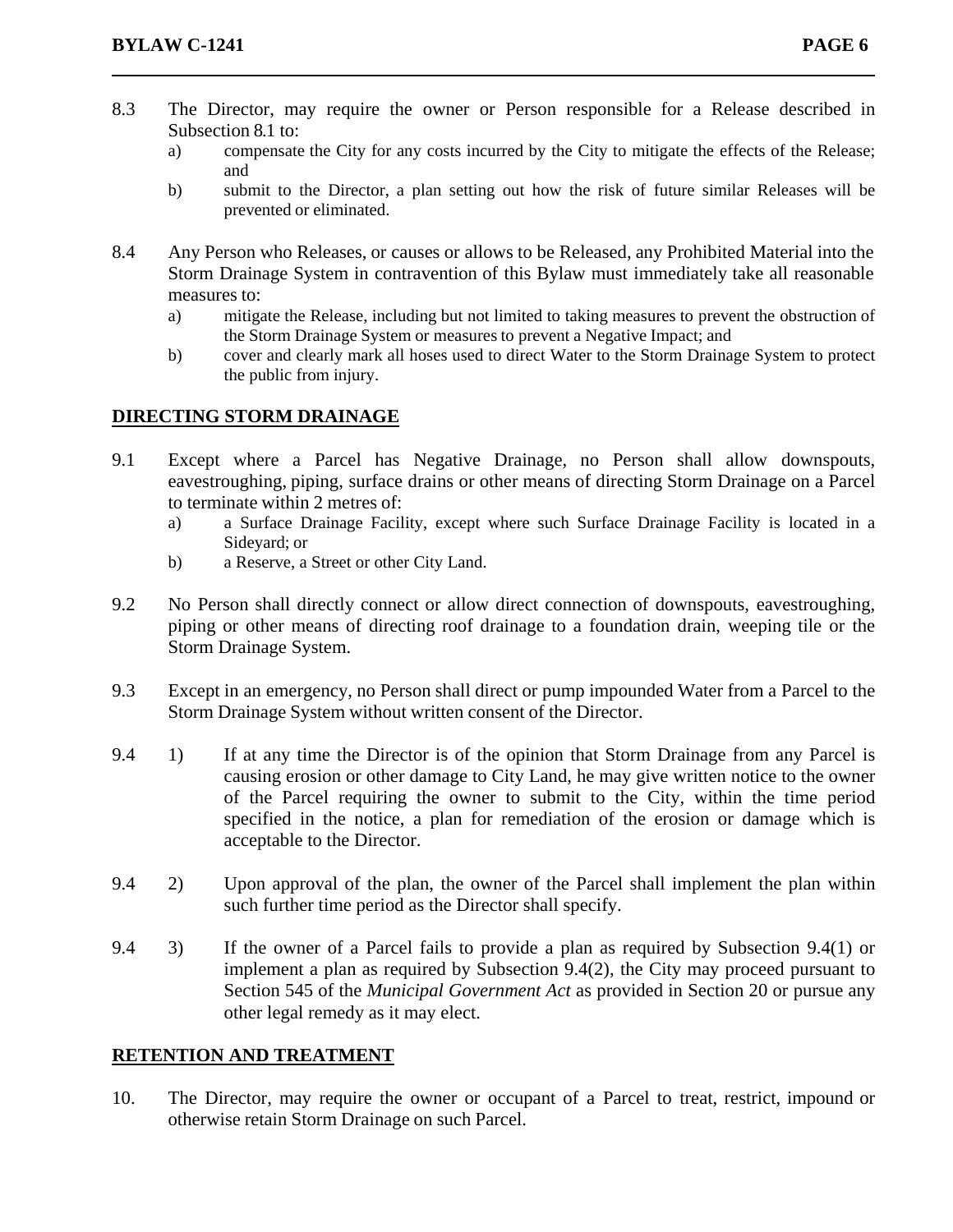## **INTERCEPTIONS, DEVICES AND PRACTICES**

- 11.1 Any Person who owns or occupies a Parcel on which the Director has, pursuant to Section 10, directed an Interceptor or other device be installed, or a practice be implemented in order to control or reduce the amount of runoff or improve water quality or infiltration must:
	- a) keep the Interceptor, or device in good working condition at all times;
	- b) service the Interceptor, or device often enough so that it does not become overloaded;
	- c) ensure the practice operates efficiently and effectively at all times; and
	- d) keep a maintenance record and provide such maintenance record to the City upon request.
- 11.2 No Person shall deposit, or cause or allow to be deposited, any residue from an Interceptor, or other device or implementation of a practice into the Storm Drainage System.

### **USE AND RE-USE OF STORM DRAINAGE**

12. No Person shall use or re-use any Storm Drainage or impounded Storm Drainage in the Storm Drainage System for private or commercial activities including, but not limited to, construction or irrigation purposes, without the written consent of the Director.

### **INTERFERENCE WITH THE STORM DRAINAGE SYSTEM**

- 13.1 Any Person who owns or occupies a Parcel on which a Surface Drainage Facility is located must ensure that:
	- a) no building or other structure is constructed, erected, placed or allowed to remain on or over the Surface Drainage Facility; and
	- b) the Surface Drainage Facility remains clear of soil, silt, yard waste, debris, ice, snow or other matter which may obstruct, restrict or prevent the flow of Storm Drainage within the Surface Drainage Facility or the Storm Drainage System.
- 13.2 Notwithstanding Subsection 13.1, a fence may be constructed over a Surface Drainage Facility provided there is a vertical clearance over the top of the Surface Drainage Facility of at least 0.15 meters (6 inches).
- 13.3 No Person, unless authorized by the Director, shall obstruct, restrict or prevent:
	- a) access to the Storm Drainage System; or
	- b) flow of Storm Drainage into or within the Storm Drainage System.
- 13.4 No Person, unless authorized by the Director, shall alter, remove or change, either temporarily or permanently, any part of the Storm Drainage System.

### **COMPLIANCE WITH INSTRUMENTS REGISTERED ON TITLE**

14. The owner of a Parcel shall comply with the terms and conditions of any easement, utility right-of-way, caveat, restrictive covenant, or any other document that has been registered on the title of the Parcel to protect a drainage structure, swale, ditch or other Surface Drainage Facility, or the stability of a slope.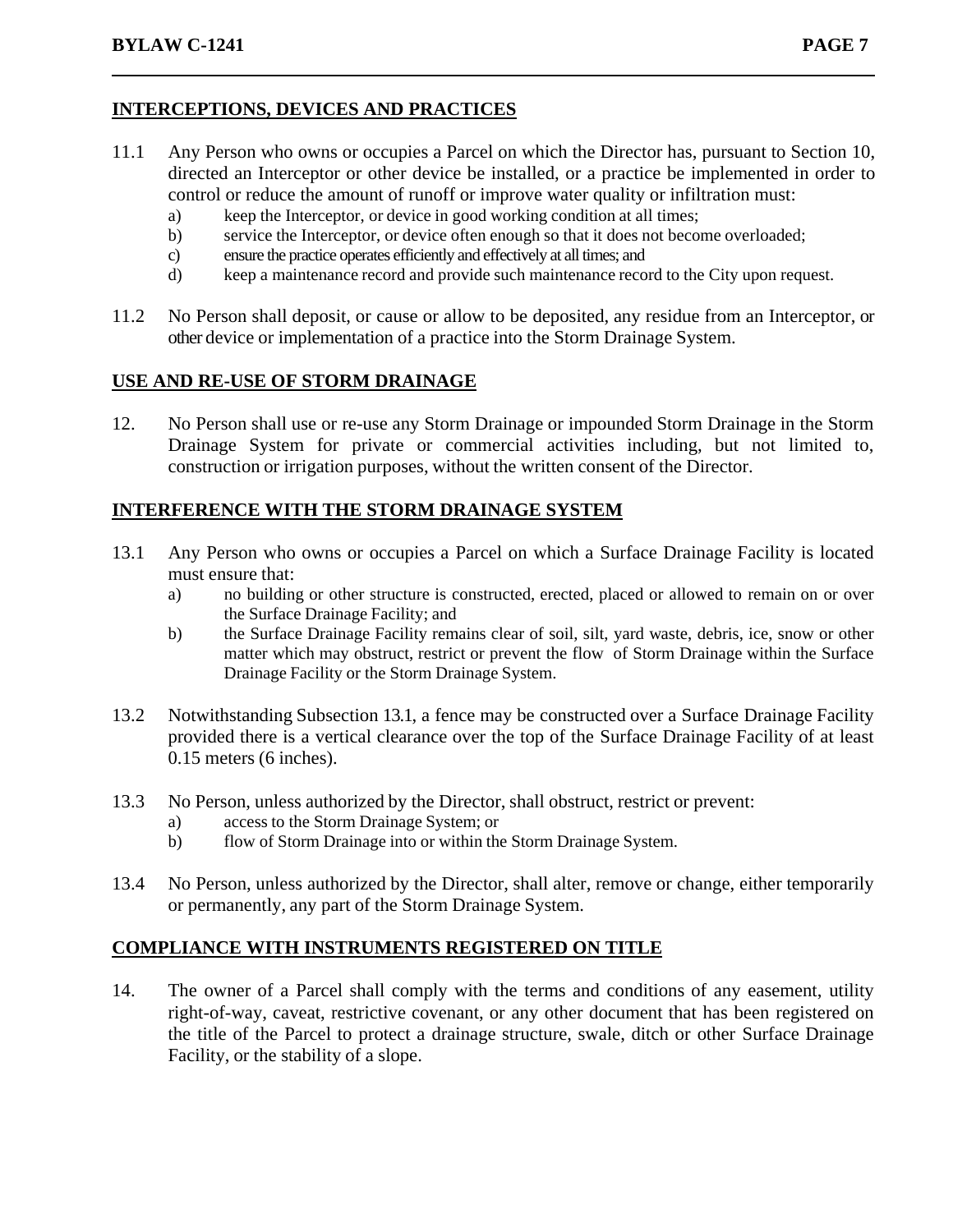### **CONNECTIONS**

- 15.1 No Person shall make, alter or remove, or permit the making, alteration or removal of, any Connection without the written approval of the Director.
- 15.2 Applications for the installation, alteration or removal of a Connection shall be made in writing to the Director.
- 15.3 The Director, may approve the installation, alteration or removal of a Connection upon such terms and conditions as the Director considers necessary including the payment in advance of the cost or estimated cost of the installation, alteration or removal of the Connection.
- 15.4 The installation, alteration or removal of a Connection shall be carried out at the expense of the applicant.
- 15.5 No Person shall re-use a Connection that has been discontinued, altered or removed without first obtaining the written consent of the Director.
- 15.6 Where the use of a Connection is discontinued, the owner of the Parcel which was serviced by such connection shall immediately notify the Director in writing and the owner shall pay to the City, in advance, the cost of disconnection.
- 15.7 Pipes or other conduit connecting a Parcel to the City Water System shall be deemed to be the property of the owner of the Parcel up to the point of connection with the Storm Drainage System.

#### **DISCONNECTIONS**

- 16.1 The Director may, in addition to any other remedy available, disconnect or seal off a Parcel from the Storm Drainage System or take such other action as is necessary to prevent a discharge or Storm Drainage from entering the Storm Drainage System where it:
	- a) contains a Prohibited Material;
	- b) creates an immediate danger to any Person;
	- c) interferes with or endangers the operation of the Storm Drainage System; or
	- d) may otherwise cause or result in a Negative Impact.
- 16.2 Where the Director has taken action pursuant to Subsection 16.1, such action may be maintained or continued until evidence satisfactory to the Director has been produced to assure that no further harmful discharge will be made.
- 16.3 Where the Director has taken action pursuant to Subsection 16.1, he may by notice in writing, advise the owner or occupier of the Parcel from which the discharge was emanating, of the cost of taking such action and the owner or occupier shall forthwith reimburse the City for all such costs which were incurred.

#### **AUTHORITY OF DIRECTOR**

17.1 The Director may delegate any or all of the powers granted to the Director pursuant to this Bylaw.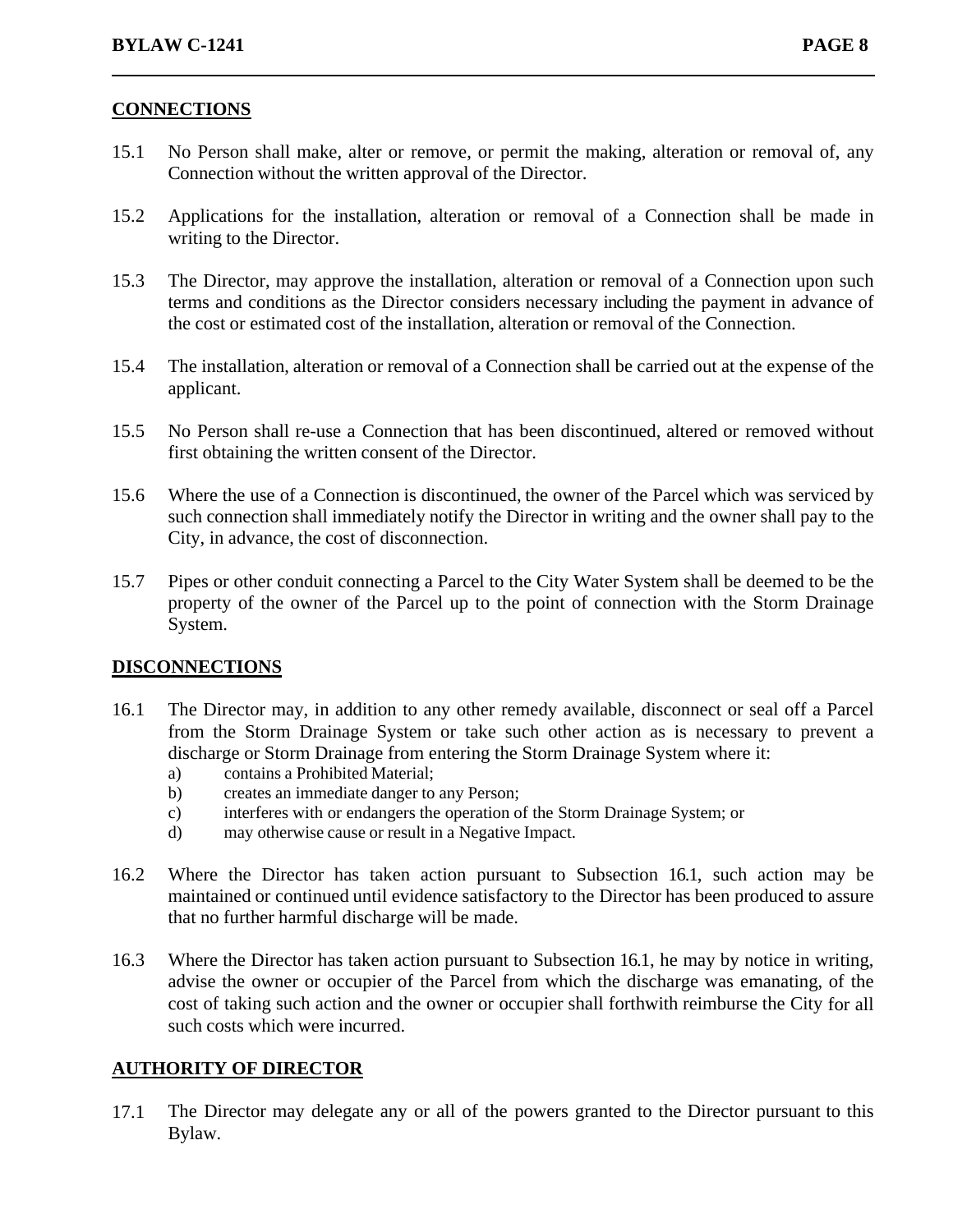- 17.2 The Director may:
	- a) establish any conditions or requirements of an approval or permit to Release Water to the Storm Drainage System, including but not limited to:
		- i) testing, monitoring or reporting requirements;
		- ii) equipment or equipment maintenance requirements;
		- iii) filtration, settling or other treatment requirements;
	- b) order the testing of any Release to the Storm Drainage System; and
	- c) establish fees for approvals and permits.
- 17.3 Notwithstanding any other provision in this Bylaw, the Director may, establish rates, volumes and locations of Releases, including but not limited to:
	- a) overland flows to a City owned Parcel, including a Reserve;
	- b) releases into a Storm Drainage System, and
	- c) releases to a Street.

# **APPROVALS**

- 18.1 A Person to whom a written approval has been issued pursuant to this Bylaw shall ensure every provision and condition of that approval is complied with.
- 18.2 Every Person who relies on a written approval issued pursuant to this Bylaw has the onus of proving that they were the holder of a valid and subsisting approval.

## **INSPECTIONS**

19. Subject to the entry notice provisions of the *Municipal Government Act* a designated officer of the City, bearing proper identification, may inspect, observe, measure, sample and test the Water or Storm Drainage on any Parcel in order to determine whether or not this Bylaw or an approval granted pursuant to this Bylaw is being complied with.

# **REMEDIAL ORDERS**

- 20.1 Where a Person has contravened any provision of this Bylaw, a Designated Officer may, in addition to any other remedy available to the City, issue to such Person a Remedial Order, pursuant to Section 545 of the *Municipal Government Act*.
- 20.2 Every Remedial Order issued with respect to this Bylaw must:
	- a) indicate the Person to whom it is directed;
	- b) identify the property to which the Remedial Order relates by municipal address or legal description;
	- c) identify the date that it is issued;
	- d) identify how the Parcel fails to comply with this Bylaw;
	- e) identify the specific provisions of the Bylaw the Parcel contravenes;
	- f) identify the nature of the remedial action required to be taken to bring the Parcel into compliance;
	- g) identify the time within which the remedial action must be completed;
	- h) indicate that if the required remedial action is not completed within the time specified, the City may take whatever action or measures are necessary to remedy the contravention;
	- i) indicate that the expenses and costs of any action or measures taken by the City under this Section are an amount owing to the City by the Person to whom to order is directed;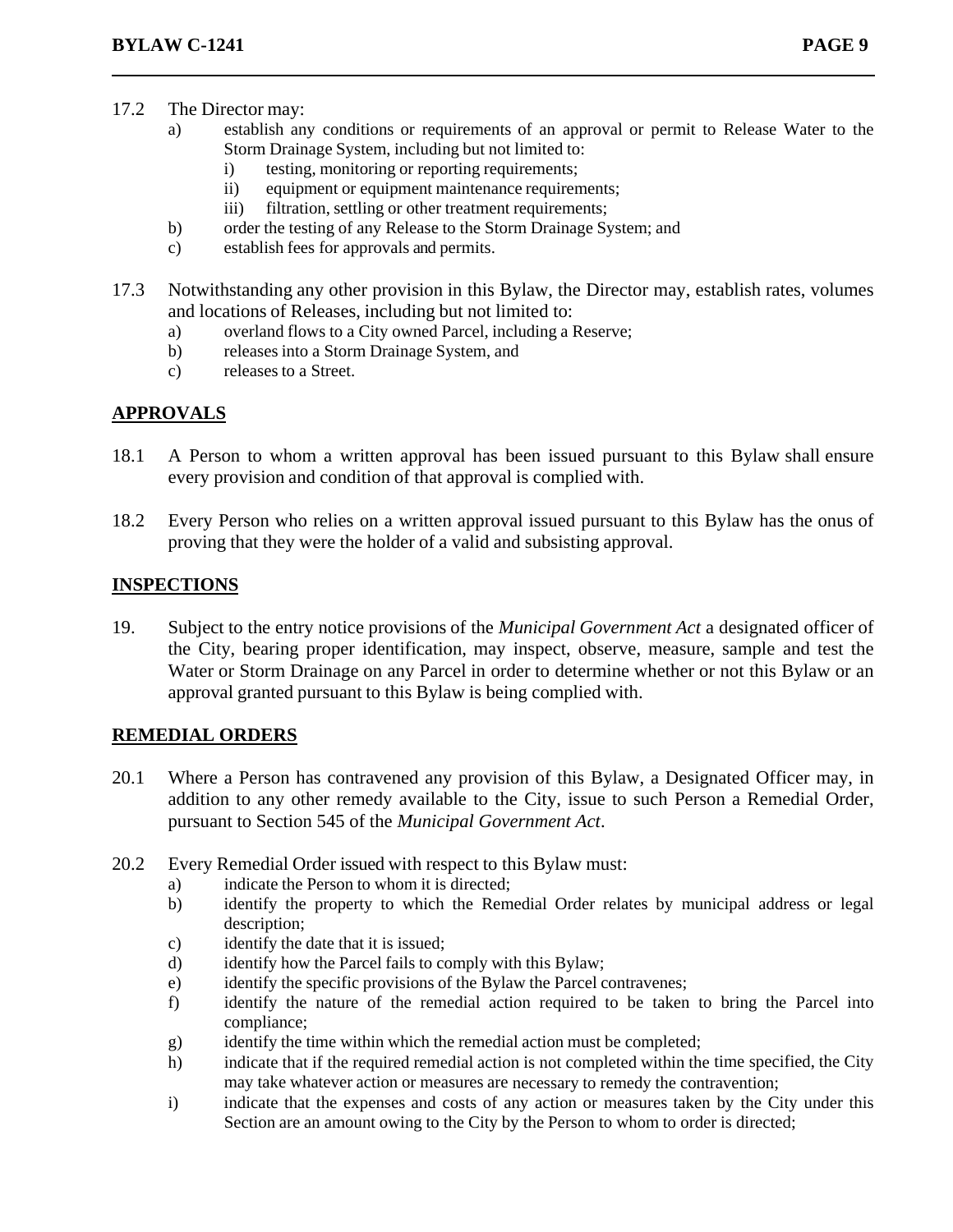- j) indicate that the expenses and costs referred to in this Section may be attached to the tax roll of the property if such costs are not paid by a specified time;
- k) indicate that an appeal lies from the Remedial Order, pursuant to Section 547 of the *Municipal Government Act* to the City Council, if a notice of appeal is filed in writing with the Intergovernmental Services Director within fourteen days of the receipt of the Remedial Order.
- 20.3 A Remedial Order written pursuant to this Bylaw may be served personally upon the owner of the Parcel to which it relates, or it may be left with a Person apparently over the age of 18 years at the Parcel.
- 20.4 If, in the opinion of an Officer, service of the Remedial Order cannot be reasonably affected, or if the Officer believes that the owner of the Parcel is evading service, the Officer may post the Remedial Order in a conspicuous place on the Parcel to which the Remedial Order relates, or on the private dwelling place of the owner of the Parcel, as registered at the Land Titles Office or on the municipal tax roll for the Parcel, and the Remedial Order shall be deemed to be served upon the expiry of three (3) days after the Remedial Order is posted.
- 20.5 Every Person who fails to comply with a Remedial Order issued pursuant to this Bylaw within the time set out in the Remedial Order commits an offence.

## **INTERFERENCE WITH CITY FORCES**

21. No Person shall hinder, interrupt or cause to be hindered any employee of the City or its contractors, servants and agents or workers, in the exercise of the powers or duties as authorized or required in this Bylaw.

### **OFFENCES AND PENALTIES**

- 22.1 Any Person who contravenes any provision of this Bylaw by:
	- a) doing any act or thing which the Person is prohibited from doing; or
	- b) failing to do any act or thing the Person is required to do is guilty of an offence and any offence created pursuant to this Bylaw is a strict liability offence for the purposes of prosecution under this Bylaw.
- 22.2 Any Person who is convicted of an offence pursuant to this Bylaw is liable for every day or part thereof upon which such offence occurs or continues, on summary conviction to a fine not exceeding \$10,000 and in default of payment of any fine imposed, recovery by civil process.
- 22.3 Where an Officer believes that a Person has contravened any provision of this Bylaw, the Officer may, in addition to any other remedy at law, serve upon the Person a violation ticket, in the form provided under the *Provincial Offences Procedure Act (Alberta)*.
- 22.4 Where there is a specified penalty listed for an offence in Schedule "A" to this Bylaw, that amount is the specified penalty for the offence.
- 22.5 Where there is a minimum penalty listed for an offence in Schedule "A" to this Bylaw, that amount is the minimum penalty for the offence.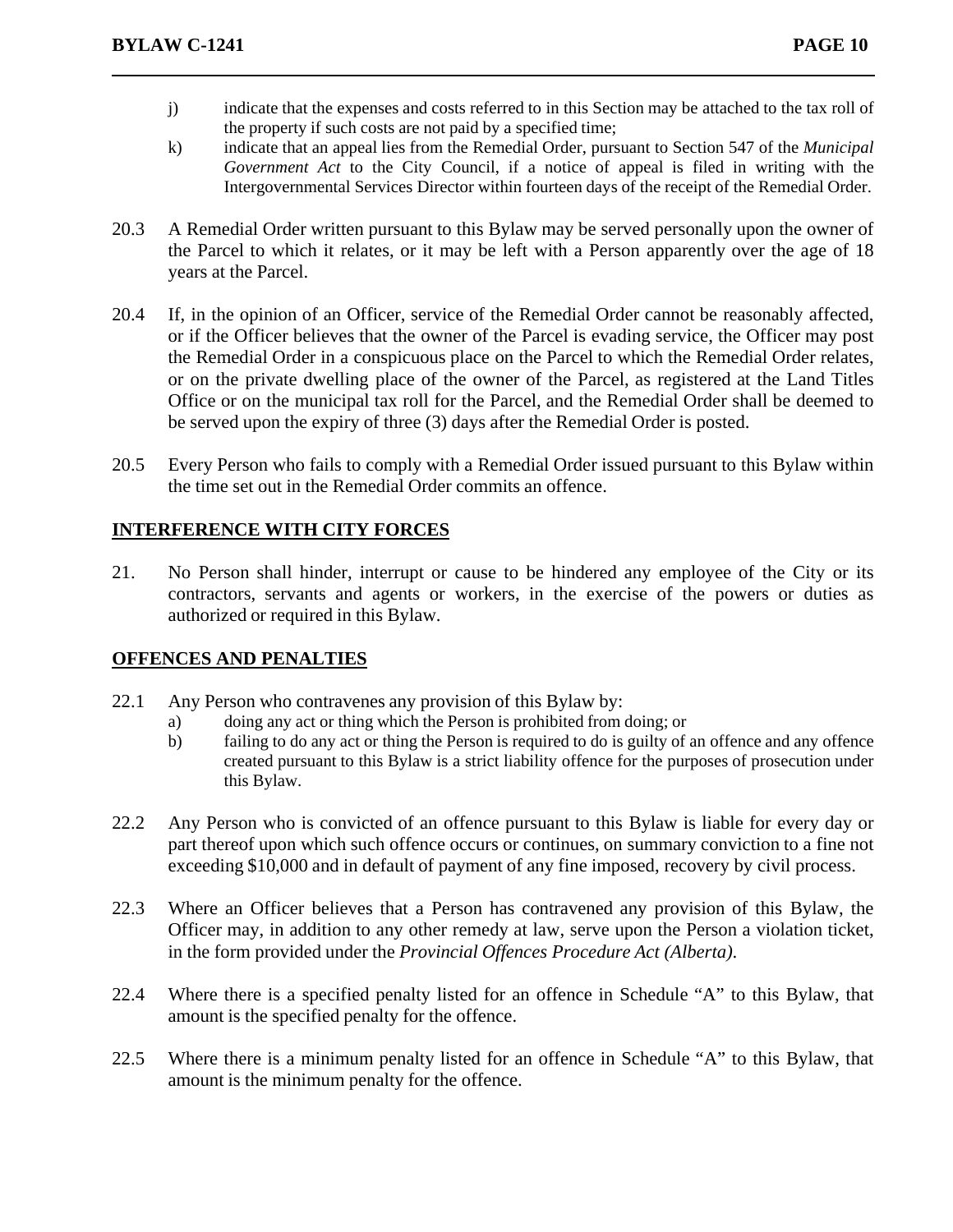- 22.6 Notwithstanding specified and minimum penalties set out in Schedule "A" to this Bylaw:
	- a) where a Person contravenes the same provision of this Bylaw twice within one twelve month period, the specified penalty payable in respect of the second contravention shall be double the amount of the specified penalty for a first offence;
	- b) where a Person is convicted of the same provision of this Bylaw twice within one twelve month period, the minimum penalty for the second conviction shall be twice the amount of the minimum penalty for a first offence;
	- c) where a Person contravenes the same provision of this Bylaw three or more times within one twelve month period, the specified penalty payable in respect of the third and subsequent contraventions shall be triple the amount of the specified penalty for a first offence; and
	- d) where a Person is convicted of the same provision of this Bylaw three or more times within one twelve month period, the minimum penalty for the third and subsequent convictions shall be triple the amount of the minimum penalty for a first offence.
- 22.7 This Section shall not prevent any Officer from issuing a violation ticket requiring a court appearance of the defendant, pursuant to the provisions of the *Provincial Offences Procedure Act* or from laying any information instead of issuing a violation ticket.
- 22.8 The levying and payment of any fine or the imprisonment for any period provided in this Bylaw shall not relieve a Person from the necessity of paying any fees, charges or costs from which that Person is liable under the provisions of this Bylaw or any other Bylaw.

### **COMMENCEMENT**

23. That this Bylaw shall take effect on the date it is passed.

**READ** a first time this  $\frac{7\text{th}}{4}$  day of September , 2010.

**READ** a second time this 7th day of September , 2010.

**READ** a third time and finally passed this 7th day of September , 2010.

 "D. Logan" (signed) Mayor

> "J. Ferguson" (signed) Intergovernmental Services Director